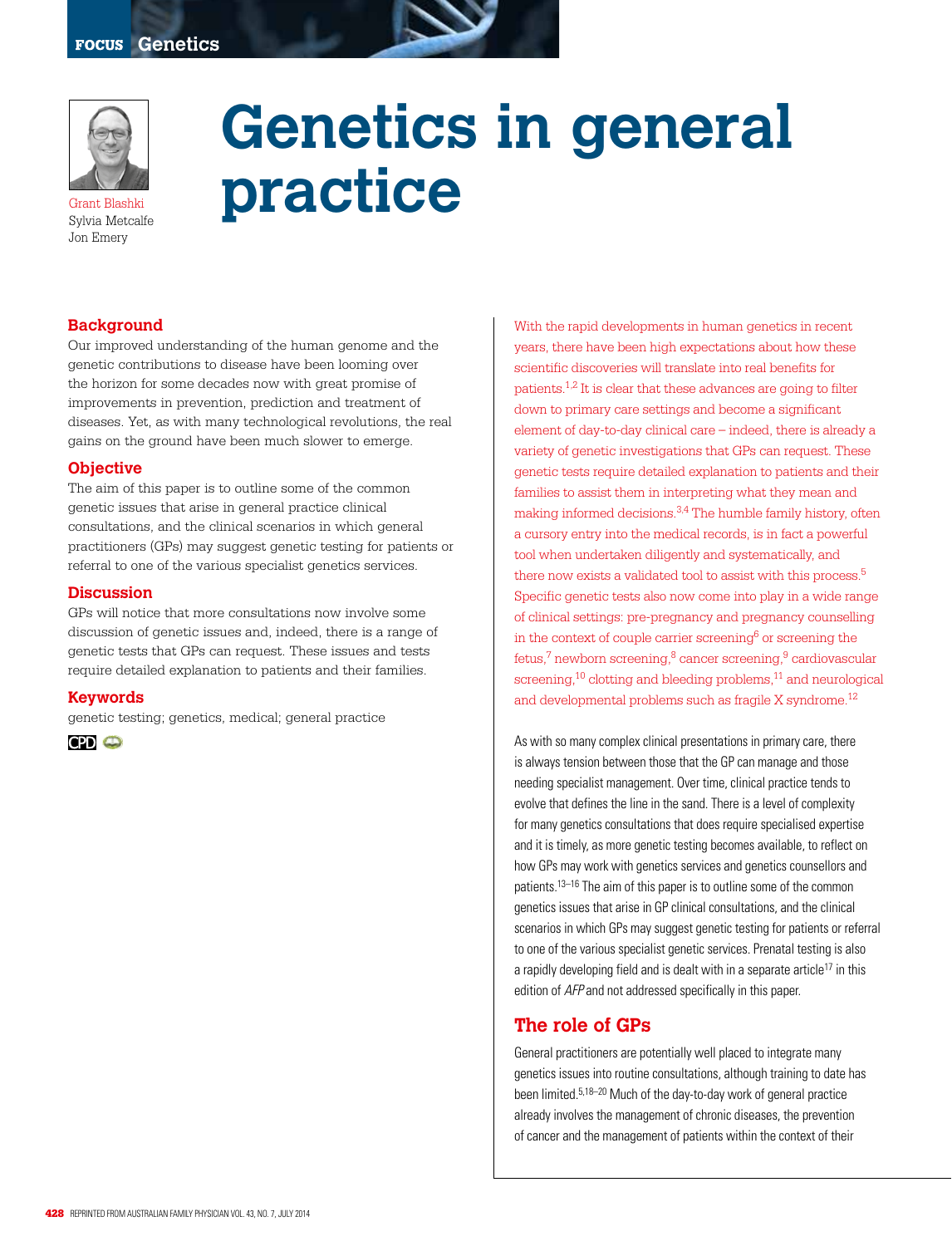

families.<sup>21</sup> Indeed, much of the interaction between GPs and patients especially in regard to preventive care, is already fundamentally about risk assessment and management. In addition, as families share genes, GPs working with families are well placed for long term follow up of geneticsbased risks.

GPs are also accustomed to communicating test results to patients and managing the subsequent implications of a test.<sup>22</sup> But there are significant differences regarding genetic information, compared with the sorts of routine test results that GPs are accustomed to communicating to their patients.23 Public understanding of genetics is often clouded by overhyped media reports or internet misinformation and there are many common misunderstandings.16 For example, the presence of a cancer gene often leads some patients to believe that disease is inevitable rather than an increased probability. In addition, genetics tests can have more broad reaching impact than routine investigations for the individual's identity, for their family members and, potentially, for employment and the costs of obtaining life insurance.<sup>3</sup> In this context, confidentiality and informed consent are especially pertinent, and particular care is needed in preparing patients for genetic information, to ensure accurate understanding, interpretation and appreciation of the implications.

## **Raising genetics issues in general practice**

GPs are well positioned to determine whether a patient/family might consider pursuing genetic investigation. In considering the value of genetic tests, the GP should be mindful of the possibility of raising anxiety levels unnecessarily, or raising concerns about a disease for which there is no possibility to improve the prognosis.24 There are also familial diseases for

which we do not yet have routine genetic tests, for example schizophrenia or type 2 diabetes, so GPs needs to manage patients' expectations.

A systematic approach to family history is more accurate than an ad hoc approach. One tool, the Family History Questionnaire (Table 1) is a validated questionnaire for primary care assessment of some of the common diseases: diabetes, ischaemic heart disease, melanoma, breast, ovarian, colorectal and prostate cancer.25 It can be used as a paper-based questionnaire for patients or integrated as a template into medical software, or undertaken with the GP or in the practice waiting room.

There are some particular clinical scenarios that may prompt the GP to consider genetic testing. These scenarios and the sorts of tests that might be considered are listed in *Table 2* (available online only). This table has been developed using the NHMRC's Genetics at a Glance summary,<sup>26</sup> which is underpinned by an extensive resource, Genetics in Family Medicine: The Australian Handbook for General Practitioners. 3 Although published in 2007 and requiring updating in parts, it is still relevant to general practice and the GP's role in genetics medicine. The table has also been heavily informed by the Guidelines for preventive activities in general practice (the Red book).<sup>27</sup> It presents the common genetics issues encountered in general practice including: hereditary haemochromatosis, neurofibromatosis, skin cancer, prostate cancer, breast cancer, colorectal cancer, type 2 diabetes, familial hypercholesterolaemia, fragile x and other causes of developmental delay, hereditary thrombophilias and haemoglobinopathies.

There are some important clinical and ethical considerations that should be addressed before offering patients genetic tests.<sup>26</sup> The patient should be fully informed about the purpose and personal/family implications of a genetic test before obtaining consent. One key issue is to explain to patients who have had a predictive or pre-symptomatic genetic test, that

| <b>Table 1. Family health questionnaire: 9 items</b>                                                                                                                         |            |           |
|------------------------------------------------------------------------------------------------------------------------------------------------------------------------------|------------|-----------|
| This risk assessment focuses on your close relatives including parents, children, brothers and sisters<br>who are either living or dead.                                     | <b>Yes</b> | <b>No</b> |
| Have any of your close relatives had heart disease before the age of 60?                                                                                                     |            |           |
| 'Heart disease' includes cardiovascular disease, heart attack, angina and bypass surgery.                                                                                    |            |           |
| Have any of your close relatives had diabetes?                                                                                                                               |            |           |
| 'Diabetes' is also known as type 2 diabetes or non-insulin dependent diabetes                                                                                                |            |           |
| Do you have any close relatives who have had melanoma?                                                                                                                       |            |           |
| Have any of your close relatives had bowel cancer before the age of 55?                                                                                                      |            |           |
| Do you have more than one relative on the same side of the family who has had bowel cancer at any age?                                                                       |            |           |
| Please think about your parents, children, brothers, sisters, grandparents, aunts, uncles, nieces, nephews<br>and grandchildren.                                             |            |           |
| Have any of your close male relatives had prostate cancer before the age of 60?                                                                                              |            |           |
| Have any of your close female relatives had ovarian cancer?                                                                                                                  |            |           |
| Have any of your close relatives had breast cancer before the age of 50?                                                                                                     |            |           |
| Do you have more than one relative on the same side of your family who has had breast cancer at any<br>age?                                                                  |            |           |
| Please think about your parents, children, brothers, sisters, grandparents, aunts, uncles, nieces, nephews<br>and grandchildren.                                             |            |           |
| Reproduced with permission from the American Academy of Family Physicians from Emery D, Reid G, Prevost AT,<br>Ravine D, Walter FM. Ann Fam Med 2014;12:241-49 <sup>25</sup> |            |           |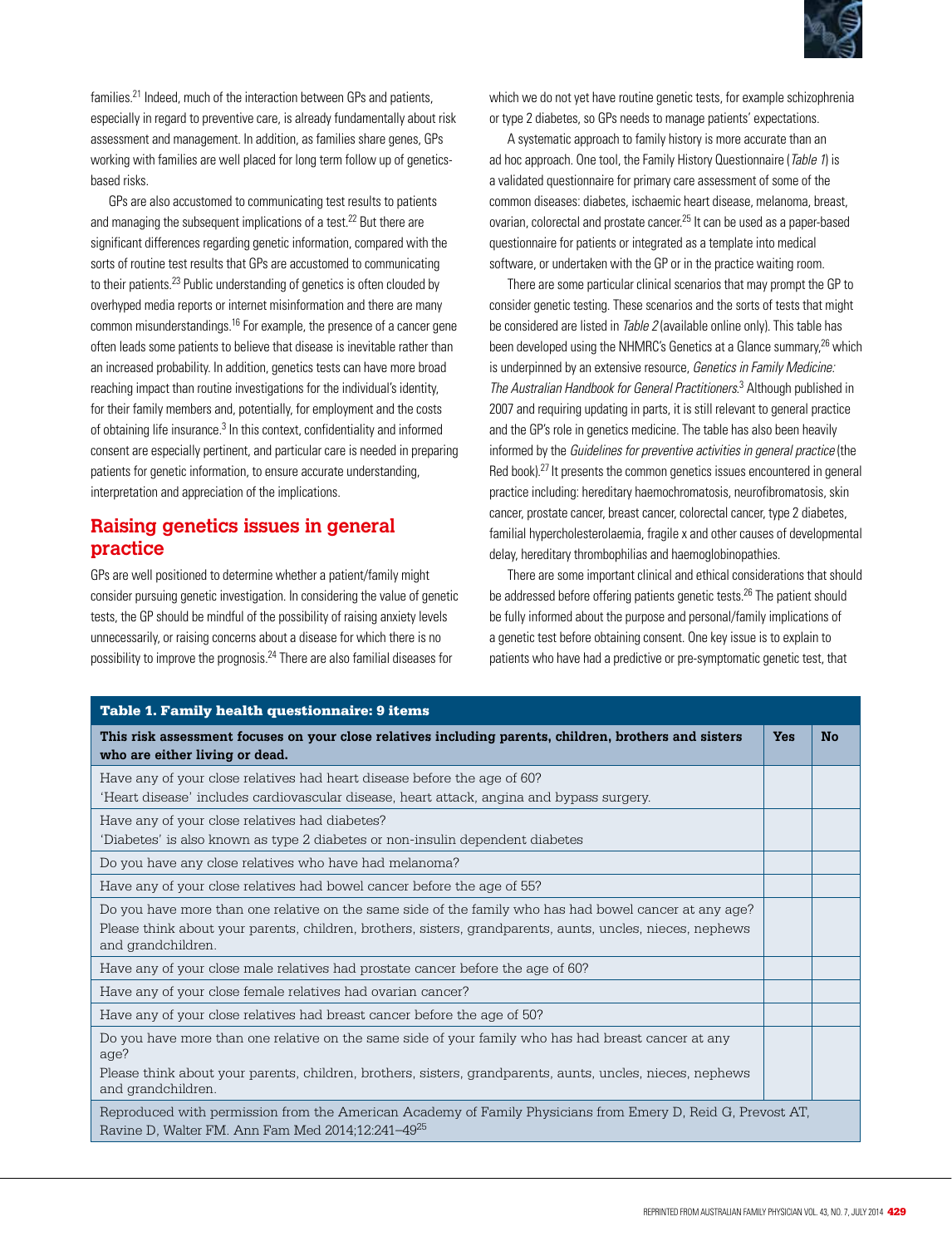

FOCUS **Genetics in general practice**

they have a duty to inform life insurers of the test result when applying for a new policy or altering an existing policy.26 Also, although the GP has no duty per se to inform the relatives of a patient about a positive genetic test result, the patient should be encouraged and supported to share the information with their relatives, and it may be worth discussing in advance how the test results are to be communicated.

Some genetic tests may be available in Australia at no cost to the patient through genetics services funded by state or territory governments, whereas other genetic tests may be available only at out-of-pocket costs to the patient, sometimes at a cost of hundreds to thousands of dollars. In Australia, the following DNA tests are available on the federal Medicare Benefits Schedule (MBS) for specific indications: haemochromatosis (HFE), fragile X syndrome, Factor V Leiden and some other inherited thrombophilias.26 In addition, various tests for chromosomal analysis are also available on the MBS, for example, karyotyping and chromosomal microarrays for investigation of developmental delay.

## **Case 1. Breast cancer risk**

A woman aged 25 years comes in for her routine Pap smear in a country town in rural Western Australia. In discussion with the GP she mentions that two of her aunts, her father's sisters, had breast cancer at the ages of 38 and 42 years respectively. She wonders if it is actually possible 'to get the cancer gene through her dad's side'. She is otherwise well and healthy and is wondering if she should be having some further tests to see if she has an increased risk of breast cancer. The GP explains that it is indeed possible to have increased breast cancer risk through the paternal side of the family and that her family history puts her in a potentially high risk category for breast cancer. Given her complex history, the GP suggests referral to a familial cancer clinic or genetics service to further explore her risk of breast cancer.

## **Case 2. Thrombophilia**

Jane is a 32 years of age and goes to the GP complaining of a left lower leg pain, which seems to have come on spontaneously. The GP examines her and notices that the calf is warm and tender and suspects a deep venous thrombosis (DVT), which is confirmed on Doppler ultrasound later that day. Looking back through Jane's medical history on the medical software summary, the GP also notices that Jane had an unexplained late miscarriage at the age of 28 years. On further questioning about her family, Jane explains that her father had an unusual arm thrombosis during his university days and spent some time in hospital on a blood thinning medication. The GP suggests that although the immediate issue is to manage the DVT, it would be a good idea to be screened for thrombophilia.

## **Case 3. Fragile X syndrome**

Justin is 5 years of age and is brought in by his mother Cynthia for a routine vaccination. During the consultation, Cynthia explains that Justin has been having a very hard time since starting school, struggling to keep up with the other children. Indeed, the teacher has raised the possibility of a learning disability. Cynthia also mentions that her 8-year-old daughter is only just coping at school as she is very shy and finds mathematics really challenging. The GP is aware that Cynthia has recently had her intrauterine device removed and is planning to have a third child. The family is well known to the GP, who is aware that Cynthia's father, Michael, has a recent history of intention tremor of the hands, two recent unexplained falls, and had been referred to a neurologist. The GP explains that it would be a good idea to get Justin assessed by a paediatrician in the first instance, and advises that it might be worthwhile for Cynthia and her husband to come and have a chat about their plans to get pregnant again, and consider seeing a genetics counsellor. The GP also makes a note to book an appointment for Michael, to discuss the possibility of fragile X tremor ataxia syndrome (FXTAS), which is a possible explanation for his neurological presentation.

# **Genetic services in Australia**

There are state- and territory-based clinical genetics services throughout Australia. These services provide specialist risk assessment, diagnosis, testing and counselling services, which might include outreach services in some regions. Familial cancer and prenatal testing services may be offered through these clinics or through separate specialist centres. GPs can refer patients directly to clinical genetics services or may wish to contact the service themselves first to discuss genetic issues, risk assessment and management.

A recent phenomenon for GPs to be aware of is the marketing of direct-to-consumer genetic testing (also known as genetic profiling). A number of companies have been offering testing where the consumer mails in a sample, for example a saliva sample, and receives a detailed report outlining their personal genetic risks for a long list of diseases. At this stage, however, the accuracy and interpretation of these reports is uncertain and the NHMRC has warned consumers to carefully consider the unintended consequences for insurance, privacy and emotional health from such tests.<sup>28</sup> Direct-to-consumer genetic testing is dealt with in more detail in a separate article in this edition of AFP.<sup>29</sup>

Over time genome-wide sequencing will become increasingly available for patients with suspected genetic conditions, but as yet this is not offered routinely in diagnostics. This type of sequencing uses technology known as 'next generation' or 'massively parallel' sequencing, which involves very fast, high-throughput sequencing of DNA fragments generating millions of 'reads'. Using this technology it is possible to sequence a panel of selected or targeted genes, whole exomes (all of the protein coding sequences in a genome) or whole genomes (the entire 6 billion base pairs of DNA in a person's 46 chromosomes), at much reduced costs, compared with sequencing each gene separately. Note that the new noninvasive prenatal tests (NIPT) now available for prenatal screening are based on this technology. However, one of the challenges associated with these genomewide technologies is interpreting the enormous amount of information generated, particularly when the sequence variants identified are not